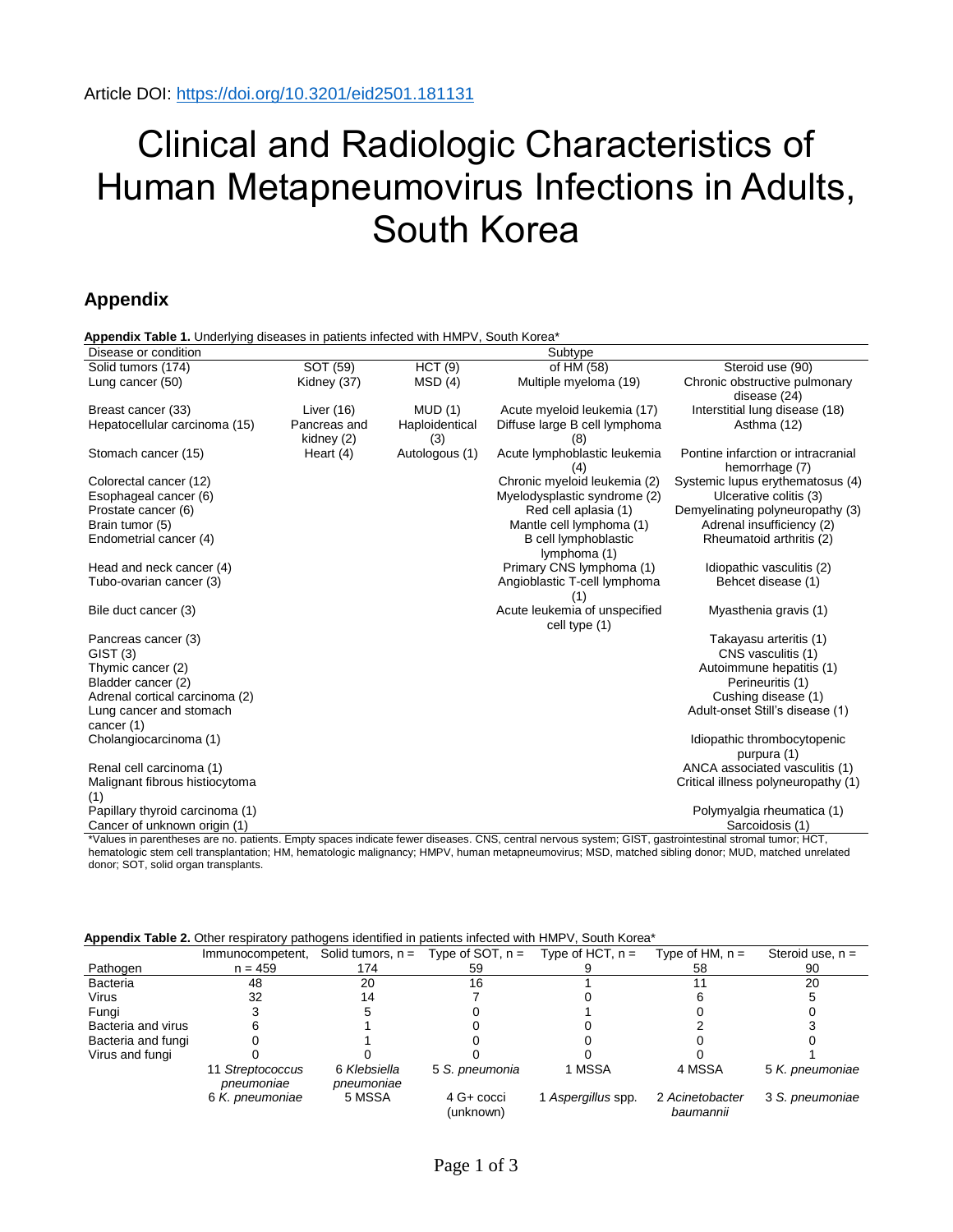| Pathogen | Immunocompetent,<br>$n = 459$                                                                                                                | Solid tumors, $n =$<br>174                                  | Type of SOT, $n =$<br>59             | Type of HCT, $n =$<br>9 | Type of $HM$ , $n =$<br>58        | Steroid use, $n =$<br>90                                        |
|----------|----------------------------------------------------------------------------------------------------------------------------------------------|-------------------------------------------------------------|--------------------------------------|-------------------------|-----------------------------------|-----------------------------------------------------------------|
|          | 5 P. aeruginosa                                                                                                                              | 4 S. pneumoniae                                             | 1 Pseudomonas                        |                         | 1 MRSA                            | 3 P. aeruginosa                                                 |
|          |                                                                                                                                              |                                                             | aeruginosa,                          |                         |                                   |                                                                 |
|          | 5 MRSA                                                                                                                                       | 1 MRSA                                                      | <b>CRAB</b><br>1 CRPA                |                         | 1 K. pneumoniae                   | 3 A. baumannii                                                  |
|          | 4 MSSA                                                                                                                                       | 1 Haemophilus<br>influenzae                                 | 1 K. pneumonia                       |                         | 1 P. aeruginosa                   | 2 MRSA                                                          |
|          | 4 A. baumannii                                                                                                                               | 1 Moraxella<br>catarrhalis                                  | 1 K. pneumoniae,<br>Aspergillus spp. |                         | 1 MSSA, S.<br>pneumoniae          | 1 MSSA                                                          |
|          | 4 Haemophilus<br>influenza                                                                                                                   | 1 K.<br>pneumoniae, S.<br>pneumoniae                        | 1 Escherichia coli                   |                         | 1 K. pneumoniae,<br>S. pneumoniae | 1 Acinetobacter<br>lwoffii                                      |
|          | 1 Klebsiella<br>oxytoca                                                                                                                      | 1 K. oxytoca, P.<br>aeruginosa                              | 1 Mycoplasma<br>pneumonia            |                         | 3 Rhinovirus                      | 1 A. baumannii,<br><b>MRSA</b>                                  |
|          | 1 MRSA, CRAB                                                                                                                                 | 6 Rhinovirus                                                | 1 MSSA                               |                         | 1 PIV-4                           | 1 K. pneumoniae                                                 |
|          | 1 MRSA,<br>Enterobacter<br>cloacae                                                                                                           | 3 Coronavirus<br>OC43                                       | 1 Influenza virus B                  |                         | 1 PIV-3                           | 1 Coronavirus<br>OC43                                           |
|          | 1 MRSA, P.<br>aeruginosa                                                                                                                     | 1 Influenza virus<br>Α                                      | 1 RSV-A                              |                         | 1 RSV-A                           | 1 Influenza virus B                                             |
|          | 1 MRSA, CRAB                                                                                                                                 | 1 Enterovirus                                               | 1<br>Cytomegalovirus                 |                         | 1 MSSA, PIV-1                     | 1 Rhinovirus                                                    |
|          | 1 S. pneumoniae,<br>P. aeruginosa                                                                                                            | 1 Coronavirus<br>229E                                       | 1 Coronavirus<br><b>NL63</b>         |                         | 1 MSSA,<br>rhinovirus             | 1 Influenza virus A                                             |
|          | 1 A. baumannii, S.<br>pneumoniae                                                                                                             | 1 PIV-3                                                     | 2 Rhinovirus                         |                         |                                   | 1 RSV-B                                                         |
|          | 1 Haemophilus<br>influenzae, K.<br>pneumoniae, S.<br>pneumoniae                                                                              | 1 Coronavirus<br>OC43                                       | 1 Adenovirus                         |                         |                                   | 1 M. catarrhalis,<br>PIV-4, influenza<br>virus A                |
|          | 1 Corynebacterium<br>striatum, A.<br>baumannii                                                                                               | 4 Aspergillus<br>spp.                                       |                                      |                         |                                   | 1 P. aeruginosa,<br>PIV-3                                       |
|          | 14 Rhinovirus                                                                                                                                | 1 Rhizopus spp.                                             |                                      |                         |                                   | 1 MRSA,                                                         |
|          | 5 Influenza virus A<br>5 Coronavirus<br>OC43                                                                                                 | 1 K.<br>pneumoniae,<br>PIV-3<br>1 MSSA,<br>Aspergillus spp. |                                      |                         |                                   | influenza virus B<br>1 Coronavirus<br>OC43, Aspergillus<br>spp. |
|          | 2 PIV-3<br>2 Adenovirus                                                                                                                      |                                                             |                                      |                         |                                   |                                                                 |
|          | 1 Coronavirus<br>229E<br>1 RSV-A                                                                                                             |                                                             |                                      |                         |                                   |                                                                 |
|          | 1 Enterovirus                                                                                                                                |                                                             |                                      |                         |                                   |                                                                 |
|          | 1 Rhinovirus, RSV-<br>Α                                                                                                                      |                                                             |                                      |                         |                                   |                                                                 |
|          | 2 Aspergillus spp.                                                                                                                           |                                                             |                                      |                         |                                   |                                                                 |
|          | 1 Rhizopus spp.                                                                                                                              |                                                             |                                      |                         |                                   |                                                                 |
|          | 1 S. pneumoniae,<br>rhinovirus<br>1 S. pneumoniae,<br>coronavirus OC43<br>1 S. pneumoniae,<br>influenza virus A<br>1 K. pneumoniae,<br>PIV-1 |                                                             |                                      |                         |                                   |                                                                 |
|          | 1 MSSA, influenza<br>virus B                                                                                                                 |                                                             |                                      |                         |                                   |                                                                 |
|          | 1 P. aeruginosa,<br>influenza virus A                                                                                                        |                                                             |                                      |                         |                                   |                                                                 |

\*Values are no. patients. Empty spaces indicate fewer pathogens. The order from top to bottom of each column is bacteria, virus, fungi, and other pathogen. CRAB, carbapenem-resistant *A. baumannii*; CRPA, carbapenem-resistant *P. aeruginosa*; HCT, hematologic stem cell transplantation; HM, hematologic malignancy; HMPV, human metapneumovirus; PIV, parainfluenza virus; RSV, respiratory syncytial virus; MRSA, methicillin-resistant *Staphylococcus aureus*; MSSA, methicillin-susceptible *S. aureus*; MRSA, methicillin resistant *Staphylococcus aureus*; SOT, solid organ transplants.